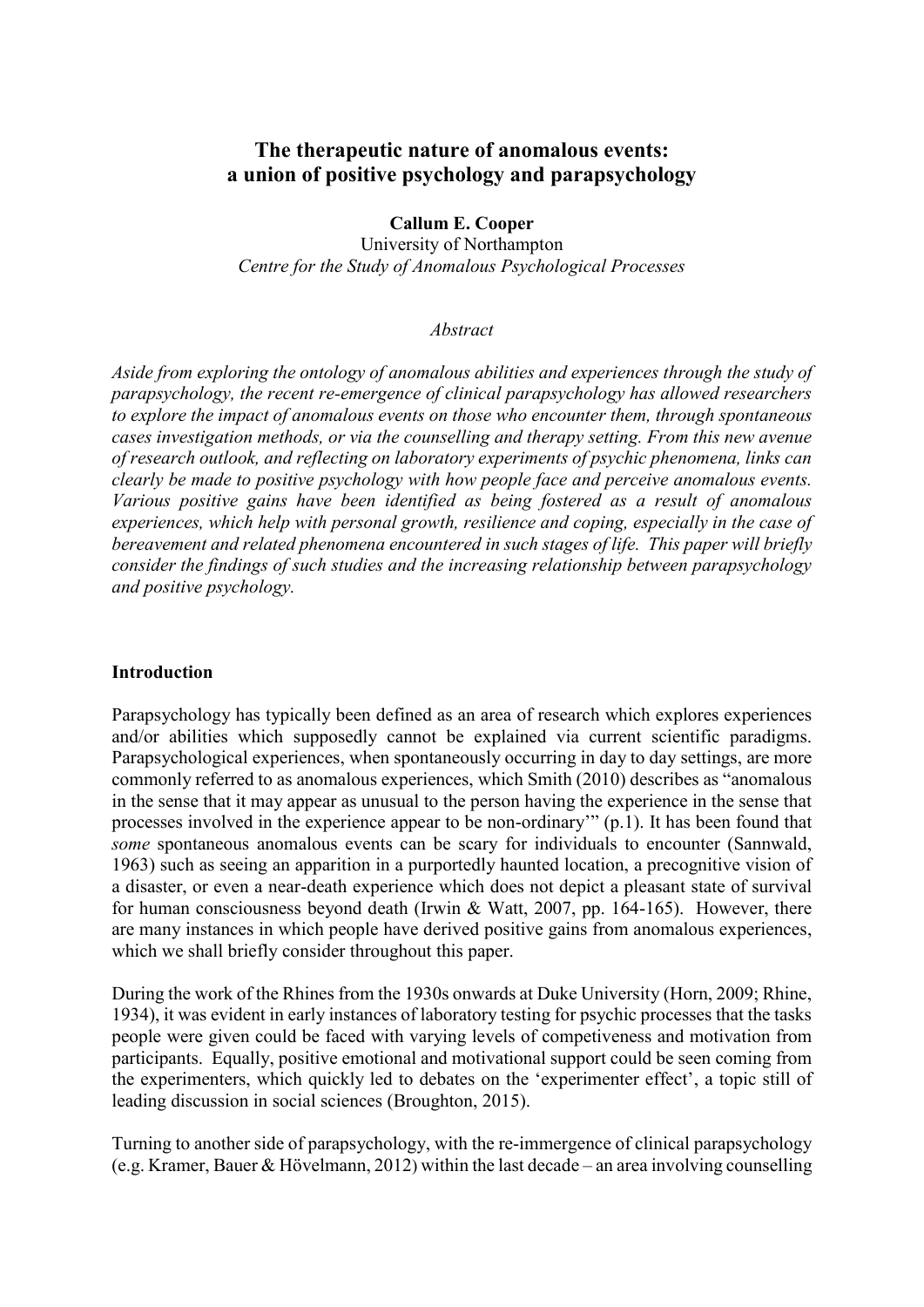and therapy for people who claim to have encountered anomalous events – the links between anomalous experiences and positive psychology are becoming increasingly stronger and widely recognised within mainstream research (Steffen, Wilde & Cooper, in press). This is happening twofold, (1) through the professional therapy setting, showing applied positive psychological techniques and outcomes for those who encounter anomalous phenomena, and (2) naturally occurring positive emotions and resilience developed following spontaneous events – typically involving anomalous events during bereavement (Cooper, Roe & Mitchell, 2015a).

To explore these links between parapsychology and positive psychology further, let us *briefly* consider these three settings, in which overlaps between the two fields have come evident. Emphasis shall be given to the final section on spontaneous experiences, which has been the author's main research focus.

## **Laboratory Experiments**

Laboratory experiments within parapsychology typically explore anomalous abilities and cognitive functions within the general population. Many early studies would involve simple experiments to test for extra-sensory perception (ESP) or psychokinesis (PK). This would involve ESP experiments with participants trying to perceive symbols on the back of what are known as Zener cards (being the five symbols of circle, cross, wavy lines, square and a star), and PK experiments of dice rolling, for example, in an attempt to will the dice and what number they land on (Randall, n.d.). In many of these early experiments, and indeed more advanced modern studies (Irwin & Watt, 2007, pp. 48-82), participants are made aware of the tasks they are given and typically wish to do well.

Taking these experimental designs into account, Krippner (1980) provides a detailed discussion of the links between humanistic psychology and parapsychology, arguing that humanistic psychologists will always encounter overlaps into the field of parapsychology when adopting a holistic approach and considering issues of motivation, goal-setting, integration, and creativity, especially within parapsychology's approaches to laboratory experiments, education, and psychotherapy. In many respects, we can clearly see some of these positive psychological components at work when considering the experimenter effect within laboratory experiments of psychic phenomena.

Parapsychology considered the experimenter and participant interactions to be of great importance in their influence on the study outcomes, long before other areas of social science took note, and some have considered psychology to finally be catching up with parapsychology (Broughton, 2015). Even so, the rapport that is displayed between experimenter and participant appears to be highly influential on the participant and the data they produce. Certainly within parapsychological experiments, Krippner (1980) notes that goal-setting and personal motivation to 'want to do well' has demonstrated positive outcomes (e.g. Rhine, 1964).

Double-blind procedures are often in place in parapsychological experiments, so that neither participant nor experimenter are aware of the targets until after the experiments are completed – sometimes adopting a precognitive design with the experimental target selected via a random number generator. Yet, it has still been found that by simply developing good rapport with participants and sending them through engaging experiments in which they feel safe and relaxed with the experimenters when in strange settings of the laboratory, it can have a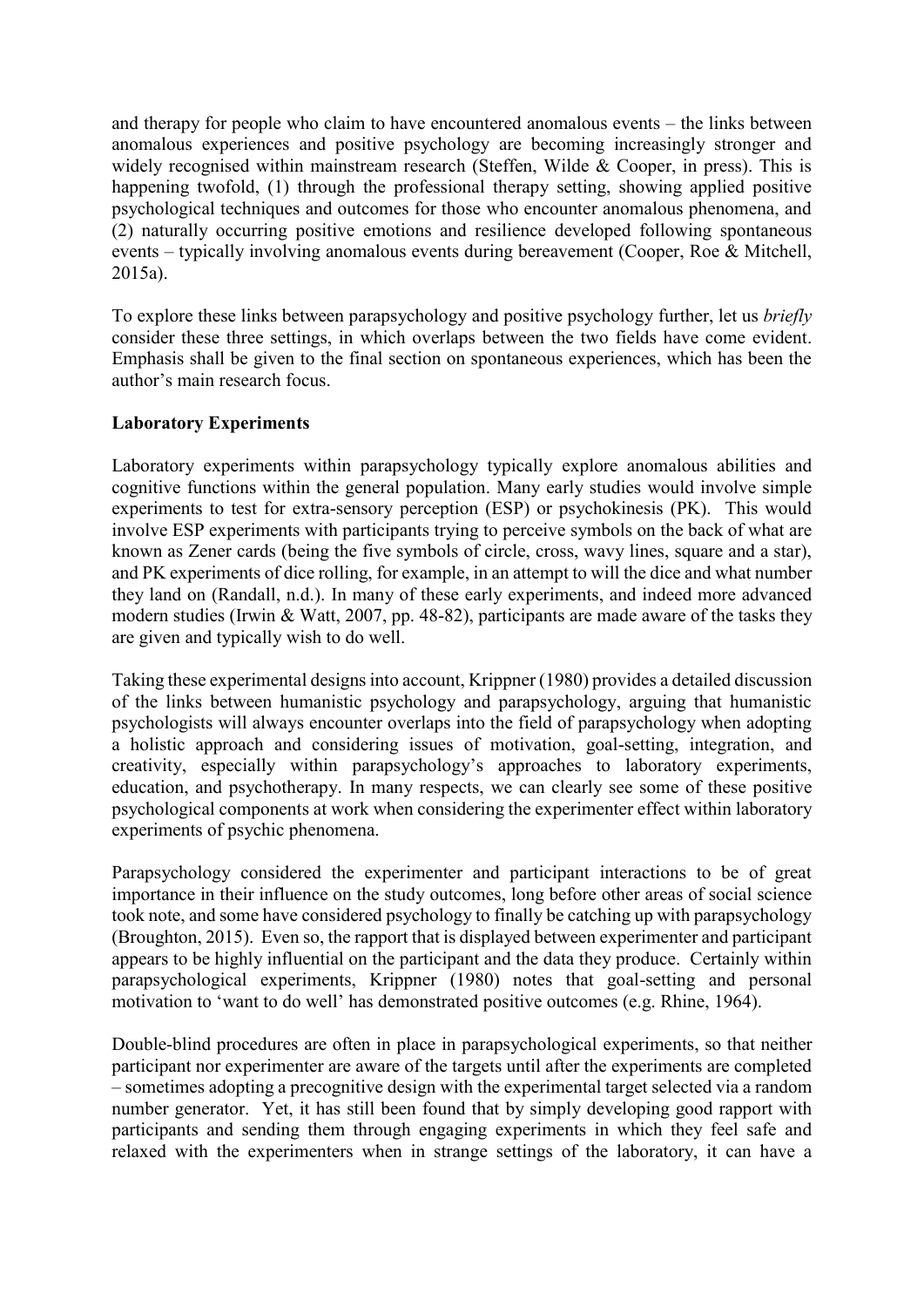significant impact on the data produced suggestive of psychic processes (e.g. Roe & Hickinbotham, 2015; Wiseman & Schlitz, 1997).

There is wide scope for the investigation of positive psychology within the setting of parapsychology's laboratory studies, looking at experimenter and participant interaction and study outcomes suggestive of anomalous cognitive functioning. Understanding the experimenter effect is the first step in taking such studies forward, and merging the two fields.

### **Sought Experiences**

When referring to sought experiences, we typically mean experiences in which people want to obtain something they perceive to be paranormal (though we are not concerned with the ontology of such experience in this particular discussion), and therefore seek out the experience. This could involve experiences perceived to be communication from the dead, such as anomalous voice recordings known as electronic voice phenomena, aka EVP (Cooper & Parsons, 2015; Winsper, 2015) or communication with the dead through a living person known as a psychic medium (Beischel, 2015; Gauld, 1982).

Certainly it is a popular concept for people to visit a medium, especially after suffering a recent loss of someone close. In many ways we could look on this as an alternative form of bereavement counselling, and as such, what impact do such encounters have on those who attend a sitting?

Research by Evenden, Cooper and Mitchell (2013) investigated the role of mediums as a form of bereavement counselling, and the impact they had on those who sought out their purported ability to communicate with the dead. Semi-structured interviews were carried out on those who sought out mediumship following bereavement, with the data sent through a thematic analysis. Positive character strengths such as wisdom and gratitude were found to produce a high sense of agency, resulting in adaptive coping following bereavement and sitting with a medium. Various positive emotions were also identified from the sittings, including a sense of hope from the continued spiritual bonds developed between the bereaved and the deceased, which has also been noted and discussed in a related study by Bains (2014). As an additional finding, it was noted by Evenden *et al.* (2013) that the sooner the bereaved visited a medium following loss, the more positive gains were highlighted by the bereaved in recalling what impact the sitting had on them.

Beischel, Mosher and Boccuzzi (2014-15) also investigated the impact of sittings with mediums for the bereaved, along with other forms of induced experiences of perceived communication with the dead. By reviewing this material, they found that such experiences appear to repeatedly demonstrate diminished or even entirely alleviate grief, than compared to traditional methods of bereavement counselling. By conducting a pilot study on the impact of individual sittings with a medium of good reputation, relief was clearly noted as an instantaneous response from the bereaved. As part of their suggestions for future research, Beischel *et al.* (2014-15) noted that they intend to work on forming links between mediums and health care professionals, and create discussion and understanding on acute grief experiences of the bereaved and who may benefit most from sittings with mediums as an alternative form of therapy.

These issues of clinical parapsychology and more, were recently relayed at a symposium regarding parapsychology, mental health and clinical practice (Roxburgh 2014). Findings of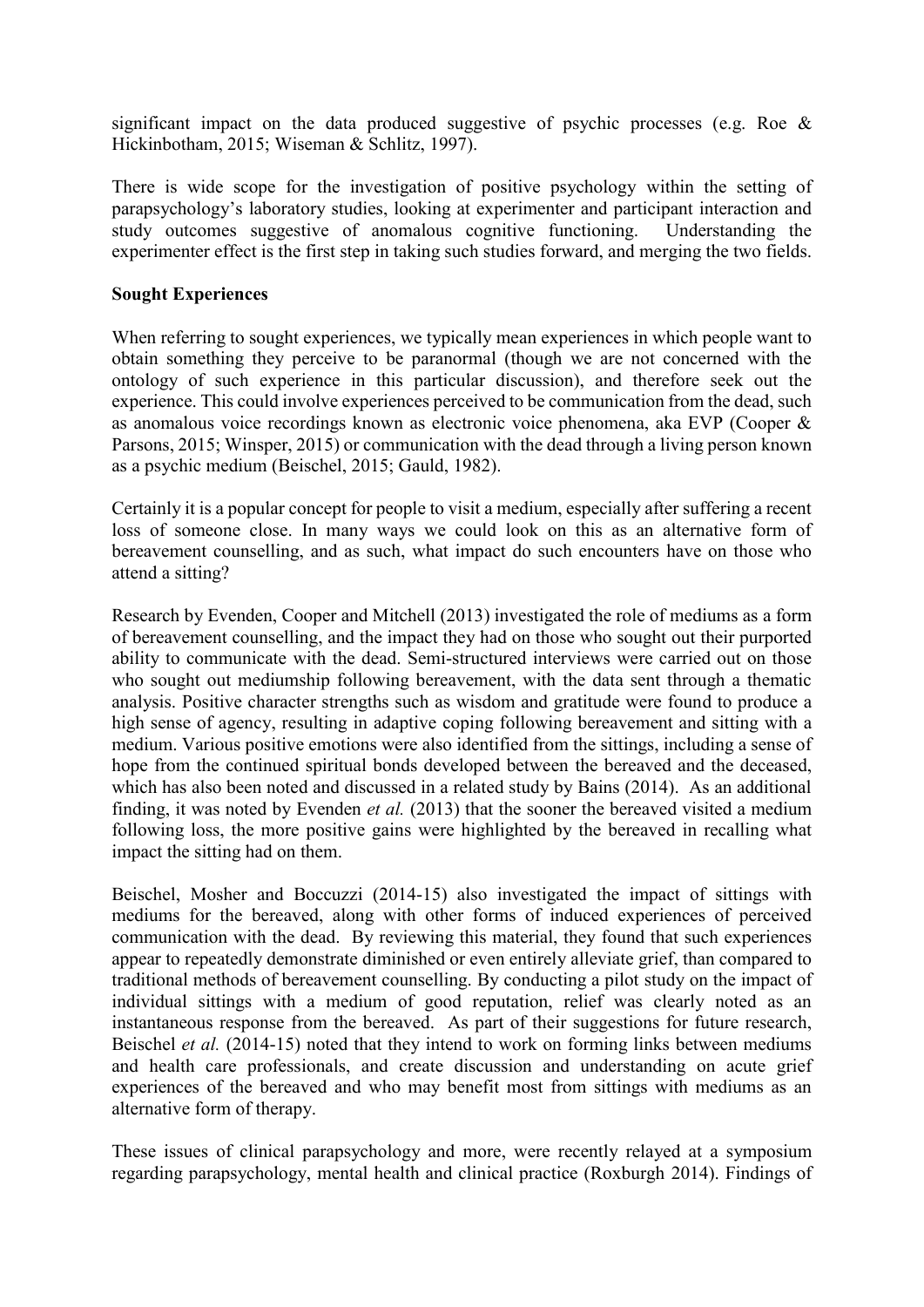on-going research on counselling for anomalous experiences were discussed, concerning a study of the range and incidence of anomalous experiences amongst clients seeking support from a secular counselling service in the UK over a one-year period. A mixed-method design was adopted for this study in order to better understand how anomalous experiences are perceived, interpreted and managed in the therapeutic setting. Course leaders of counselling and clinical psychology programmes have also been contacted to investigate whether students receive any training in addressing anomalous experiences of clients. This how now led to increasing awareness and debate of anomalous experiences relayed in the counselling setting (Roxburgh & Evenden, 2016). Additionally, following counselling and developing an understanding about the anomalous events encountered, through discussion with therapists knowledgeable in parapsychological research findings, clients report clear positive gains from this procedure than from therapy sessions in which mentions of their experiences have supressed by the therapist, or simply not understood. This has created further overlaps in research for parapsychology, health care, and positive psychology.

#### **Spontaneous Experiences**

Spontaneous experiences typically involve anomalous events which people are generally not expecting to happen; this could involve a precognitive vision, a telepathic event, through to the witnessing of apparitions. In this section, we shall give specific focus on the latter, particularly in relation to bereavement and the therapeutic impact of such events.

Gurney (with Myers, 1889) published an extensive study on "apparitions occurring soon after death" in the *Proceeding of the Society for Psychical Research*. Both Gurney and Myers were aware that the experience of encountering sensory stimuli associated with that of deceased friends and relatives was common, while also being aware of the common ill-informed explanations for such experiences such as "the person was drunk or delusional at the time" or "emotionally excited, and perhaps misinterpreted sights or sounds of an objective kind". They rightly noted that:

"A very little careful study of the subject will, however, show that all these hypotheses must be rejected; that the witness may be in good health, and in no exceptional state of nervousness or excitement, and that what he sees or hears may still be of purely subjective origin – the projection of his own brain."

(pp.403-404)

It was believed that there is argument for the hallucination to not be purely subjective if, for example 1) if additional people present also saw the apparition, and 2) the apparition conveyed information only known by the deceased and not by the percipient, but later confirmed to be correct. Their study set out to investigate how common apparitional experiences of the dead were and at what point after the death they are generally reported. The study took the form of a content analysis investigating the common themes of such experiences gathered from 211 personal accounts taken from cases analysed and discussed in *Phantasms of the Living* (Gurney, Myers, and Podmore, 1886).

*Diagram 1.1: (Gurney with Myers, 1889, p.427) Frequency of Apparitions Experienced Before and Following Death.*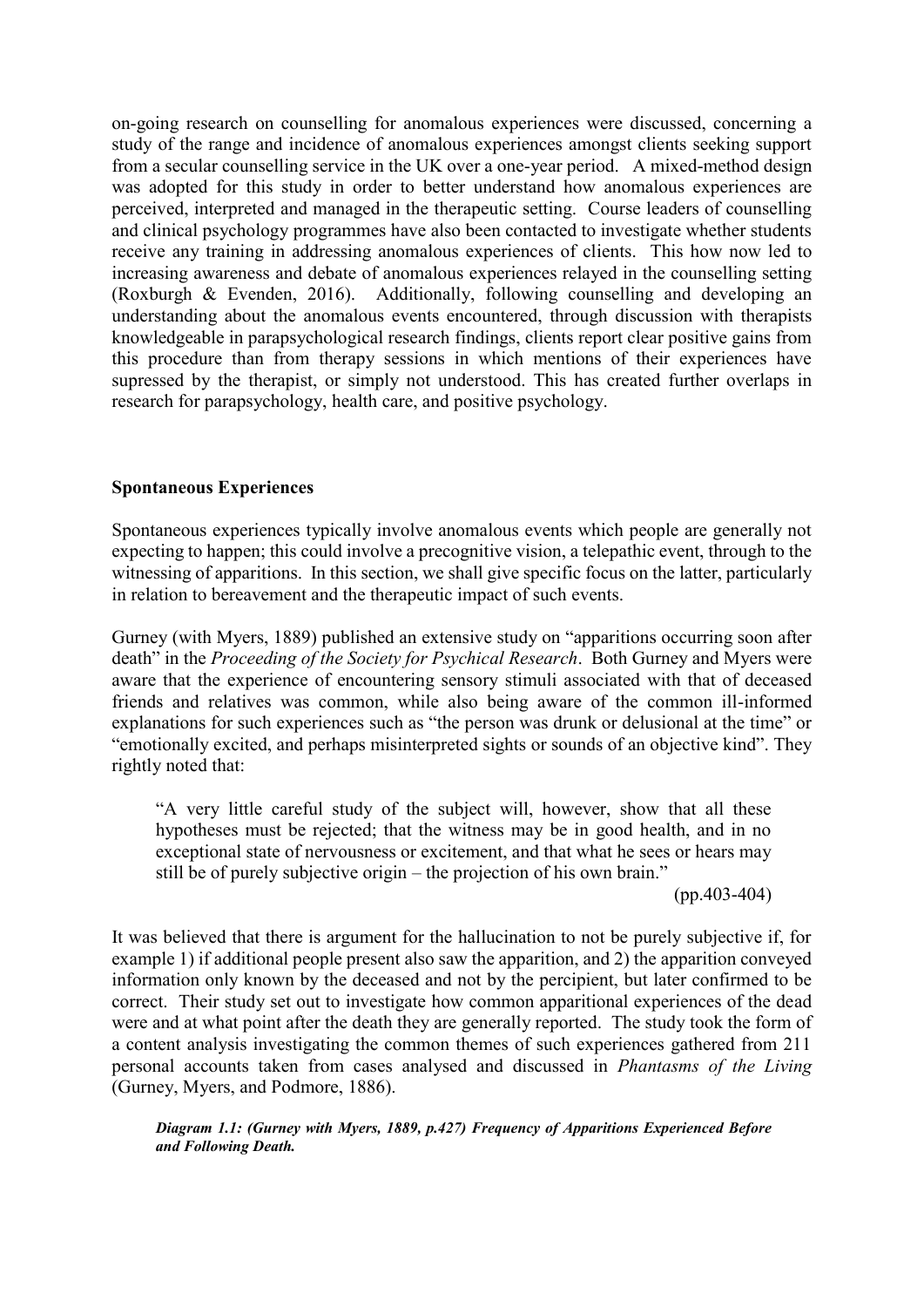

Of these cases, 134 spontaneous experiences were reported to have occurred within the hour of death, and 29 between 1 and 12 hours after death. (Post-mortem apparitions beyond this time were excluded from *Phantasms of the Living*.) The researchers commented:

''the recognised apparitions decrease rapidly in the few days after death, then more slowly; and after about a year's time they become so sporadic that we can no longer include them in a steadily descending line''

(p.427)

From this very early study by Gurney and Myers (1889), very little if any attention was given to anomalous experiences during bereavement. Many books on bereavement throughout this time simply passed such experiences off as a pure side effects of grief, and in the *Complete Psychological Works of Sigmund Freud* (25 volumes) such experiences were simply dismissed in three lines a 'psychotic hallucinations' (see Rees, 2000, p.83).

It wasn't until the publication of a longitudinal study conducted as part of a medical doctorate by Rees (1971) that such experiences began to be taken seriously in the 'main steam'. The study was entitled 'The hallucinations of widowhood' and appeared in the *British Medical Journal*. The term 'hallucination' was used very loosely, referring to anomalous sensory experiences ranging from a sense of presence, through to: smells, touch, voices, and full visual apparitions of the dead. The participant sample was collected in an area of mid-Wales ( $N =$ 293), including widows ( $n = 227$ ) and widowers ( $n = 66$ ), all of whom were interviewed to determine the extent of their experiences during widowhood/bereavement. Upon analysing the data, it was found that the sense of presence of the dead was amongst the most common of experiences occurring in around 39.2 per cent of cases, while around 13 to 14 per cent of cases reported visual and auditory hallucinations. In 11 per cent of cases, the bereaved claimed to have not only experienced the presence of the dead, but also conversed with them and interacted.

The Rees (1971) study led to further doctoral research being conducted surrounding the same topic, focusing on the commonality of such experiences, their purpose, and their impact on individuals. For example, Burton (1980) explored the commonality of spontaneous post-death events by sending out questionnaires on such experiences to psychology students at three different colleges in the USA. Such experiences were reported by 50% of the participants, with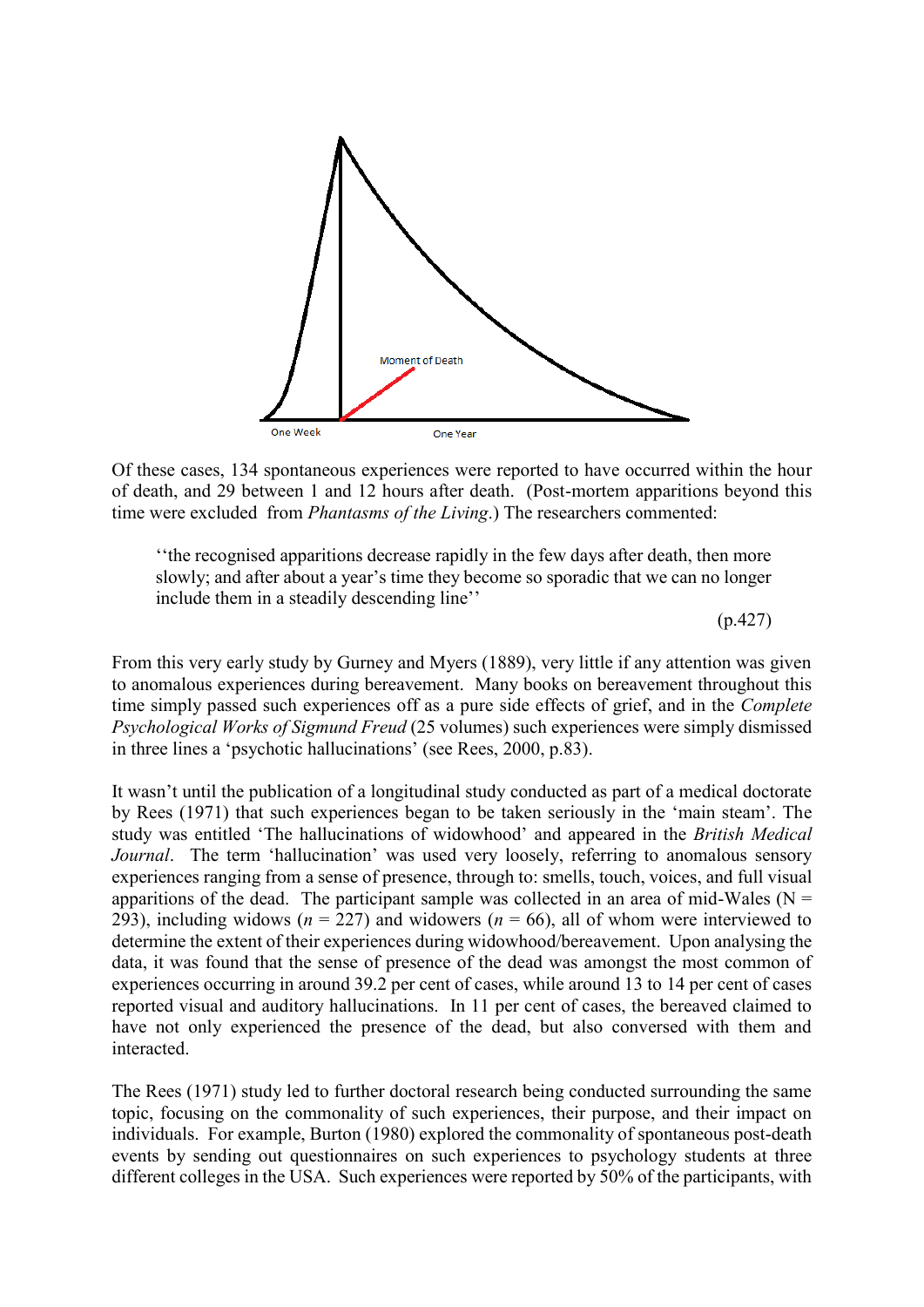84.5 % of participants between the ages of 31 and 60 reporting contact with the dead following loss. Among other quantitative findings, Burton (1980) identified that many people found these experiences to be extremely meaningful, with 60% stating that such experiences had changed their views on life and death. Other extensive pieces of research have found anomalous postdeath experiences to be a perfectly natural part of the grieving processes and *therapeutic*  (Conant, 1992; Devers, 1994; Hayes, 2011; Knight, 2011; Parker, 2004; Steffen, 2011).

Drewry (2002) interviewed seven research participants who collectively claimed to have had 40 spontaneous post-death events. Eight themes to the experiences were produced using phenomenological reduction methods. Some of these themes included: authenticity of the experience being established due to it not being expected (spontaneous); the deceased presented clear cues making them recognisable to the bereaved adding to the authenticity of the experience; participants considered themselves to be deluded before realising the experience to be objective and valid. A number of positive emotional gains were reported as a result of having such experiences, which included: relief, comfort, encouragement, forgiveness, love, joy, and most notably, hope. On reviewing the conclusions of several studies regarding anomalous experiences during the bereavement process, hope has presented itself as an important humanistic mechanism and bi-product of such events (Bains, 2014; Devers, 1994; Drewry, 2002; Evenden, Cooper & Mitchell, 2013; Knight, 2011).

Snyder (1994, 2000) presented a cognitive theory for hope as a positive thinking style which involves three key elements – goals, agency and pathway. Our goals are our hopes, from which we must then form cognitive agency (aka, will power) which is essentially planting that flag of hope in our mind and setting the goal of what we need to move toward, while our thought pathway (aka, way power) allows us to develop plans of action, in terms of how we must act in order to move toward this goal and achieve it. Hope appears to be fostered as a result of anomalous experiences, as for the bereaved it suggests not a finality at the point of death, but a transition and continuation from which continued spiritual bonds with the deceased are established (Beischel, Mosher & Boccuzzi, 2014-15; Cooper, 2013; Evenden, Cooper & Mitchell, 2013; Klass*,* Silverman & Nickman 1996). One way of looking at the impact of anomalous experiences for the bereaved, which suggest communication with the dead, is that they present personal evidence of personality being immortal (Badham 1993). If our conscious minds enter a transition at the point of death, then there is *hope* for being reunited with deceased love ones (Rose 1999), and therefore, the experiences support this notion for those who encounter them – especially when conventional explanations cannot account for the experiences or communication received. Within parapsychology, such phenomena are investigated under the umbrella of the 'survival hypothesis' where cases may demonstrate specific information only known to the deceased being delivered to the bereaved, therefore suggesting the possibility of survival for personality beyond death (e.g. Doore, 1990; Myers 1903, Storm & Thalbourne, 2006).

Through an investigation of what role hope plays in the aftermath of spontaneous post-death events, Cooper, Roe, and Mitchell (2015b), adopted a mixed methods approach. Firstly, a sample of one hundred individuals were recruited who were comfortable with recalling a significant bereavement in their lives, and were split into two groups: fifty who had had spontaneous post-death events, and fifty who had never experienced such phenomena. All participants were asked to take part in a questionnaire which included a number of items measuring paranormal belief, religious belief, afterlife belief, death anxiety and hope. With hope, the Nowotny (1989) Hope Scale (NHS) was used to measure personal levels of hope before the loss of someone close through death and then after, or after the spontaneous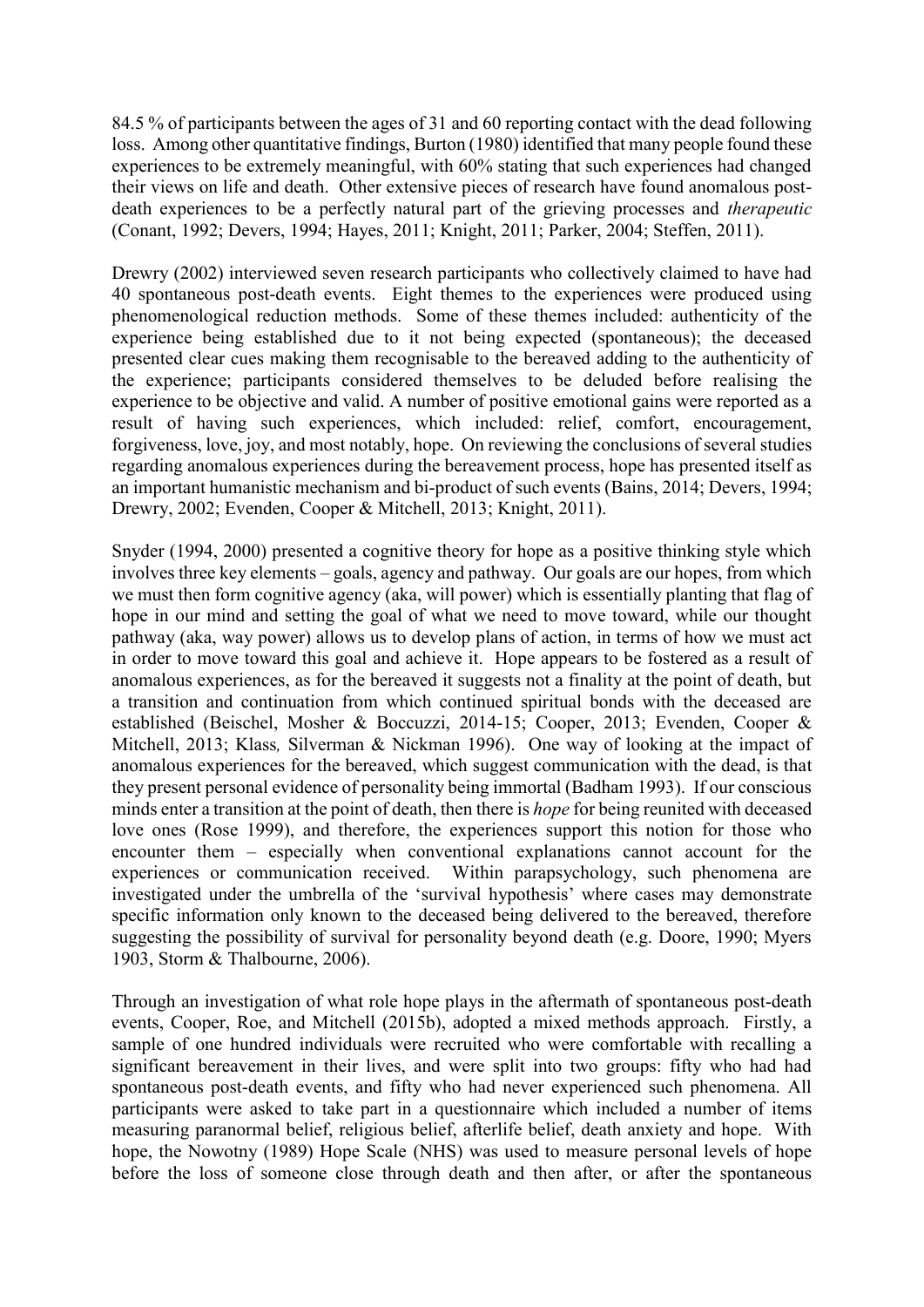anomalous events encountered. Although there was no significant difference between the two groups in their levels of hope, it was noted that the group who had had such experiences were overall higher in hope than those who had not had spontaneous post-death experiences. However, with both groups there were drops in levels of hope following loss. For the group who had experiences, the drop was only marginal ( $p = .125$ ), while the group who did not report such experiences presented a statistically significant drop in hope ( $p = .008$ ). It was concluded that for those who had anomalous experiences during bereavement, hope was indeed fostered as a result and facilitated the gap of loss, and led to an immediate coping mechanism. For the other group, a void – demonstrated by the significant drop in hope levels – was still present from the loss encountered which needed to be filled by new goals in life to re-establish hope and move on from grief (see Nekolaichuk and Jevne, 2002; Snyder, 1996).

Cooper, Roe and Mitchell (2015b) continue their research through a content analysis and thematic analysis of written accounts of the experiences  $(n = 50)$ , and through in-depth semistructured interviews with participants  $(n = 9)$ , to understand the process and variety of experiences of loss leading to anomalous encounters, and individuals' understanding and interpretation of *hope* and how they believe it played a role in their life following anomalous events.

### **Conclusion**

From briefly considering the social interactions of laboratory experiments in parapsychology, through to anomalous experiences people may seek, or spontaneously encounter, links can clearly be identified between parapsychology and positive psychology – as has been previously proposed, but seldom considered (Krippner, 1980). It is also evident that much of the research suggesting such interactions of the two fields is limited, due to only having been recently identified, where research focuses on positive psychological attributes and on therapeutic values of anomalous experiences. This is perhaps thanks to the re-emergence of clinical parapsychology, which offers an alternative route to parapsychological research with broader applications. Research and practical applications of the findings is steadily increasing as researchers spread awareness for anomalous experiences and their place in the therapy setting (Roxburgh & Evenden, 2016). Given the positive impact such experiences appear to have on people, especially for the bereaved (Cooper, Roe & Mitchell, 2015b) – regardless of the ontology of such experiences – anomalous events should be taken seriously and given wider research consideration. In doing so, this could only be seen as strengthening the links between parapsychology and positive psychology.

> Callum E. Cooper Psychology Division University of Northampton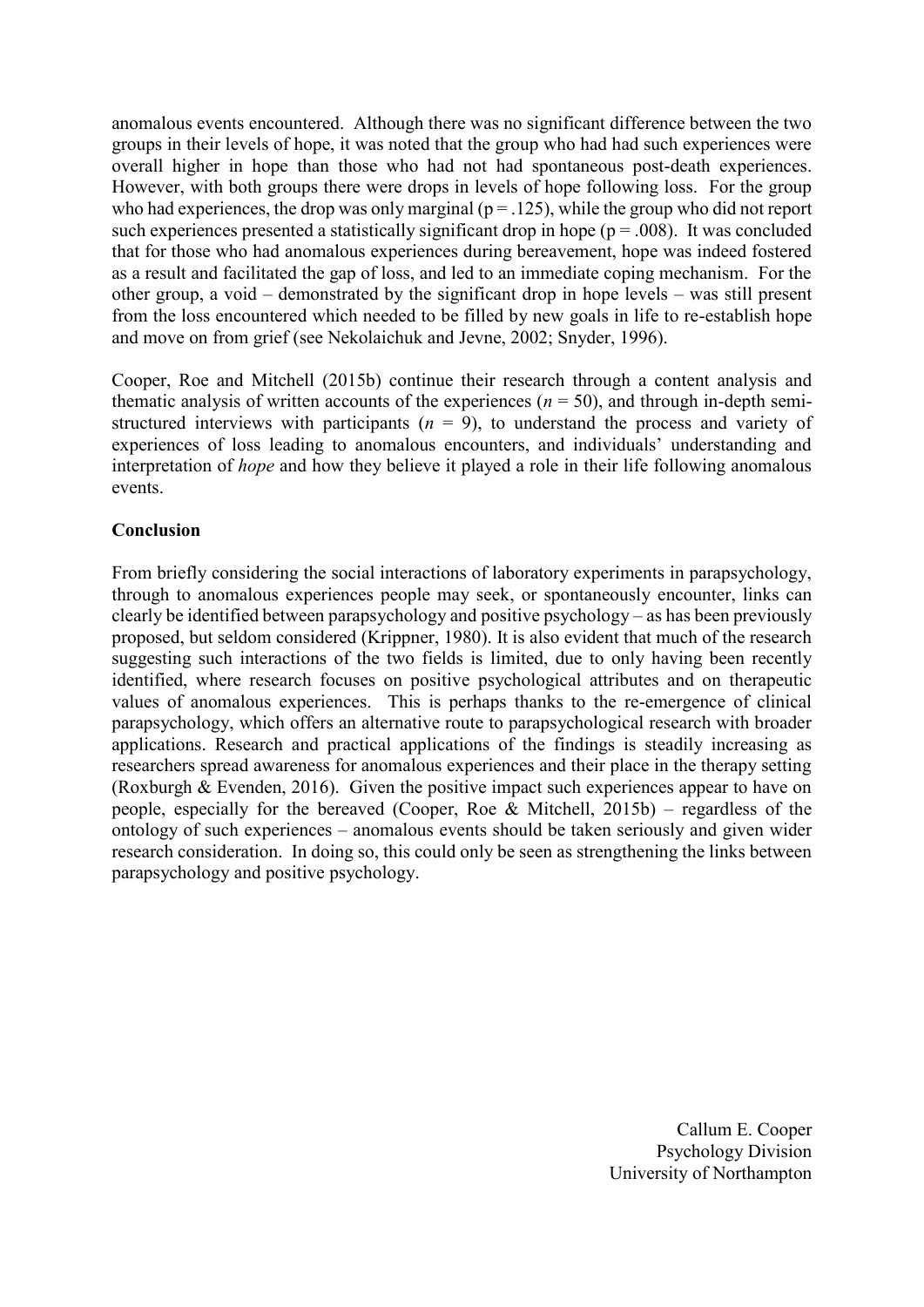## *References*

Badham, P. (1993). The Christian hope and parapsychological research. *Christian Parapsychologist*, 10, 2-11.

Bains, C. (2014). *A Thematic Analysis Exploring Effects of Mediumship on Hope, Resilience, and Post-Traumatic Growth in the Bereaved*. Unpublished master's thesis, Bucks New University, High Wycombe, West London, UK.

Beischel, J. (2015). *Investigating mediums: A Windbridge institute collection*. Tucson, AZ: Blurb.

Beischel, J., Mosher, C., and Boccuzzi, M. (2014-15). The possible effects on bereavement of assisted after-death communication during readings with psychic mediums: a continuing bonds perspective. *Omega: Journal of Death and Dying,* 70, 169-194.

Broughton, R.S. (2015). President's letter: The experimenter effect bombshell. *Paranormal Review, 74*, 4-5.

Burton, J. (1980). *Survivors' Subjective Experiences of the Deceased*. Unpublished doctoral thesis, International College, Los Angeles, CA.

Cooper, C. E. (2013). Post-death experiences and the emotion of hope. *Journal for Spiritual and Consciousness Studies,* 36 (1), 24-28.

Cooper, C.E. & Parsons, S.T. (2015). A brief history of EVP research. In S.T. Parsons, & C.E. Cooper (Eds.), *Paracoustics: Sound and the paranormal* (pp. 55-82). Hove: White Crow Books.

Cooper, C.E., Roe, C.A., & Mitchell, G. (2015a). Anomalous experiences and the bereavement process. In T. Cattoi, & C. Moreman (Eds.) *Death, Dying and Mysticism: The Ecstasy of the End* (pp.117-131). New York: Palgrave Macmillan.

Cooper, C.E., Roe, C.A., & Mitchell, G. (2015b). *Spontaneous post-death events: A natural process of coping and hoping*. Paper presented at the BPS Transpersonal Psychology Section's 19<sup>th</sup> Annual Conference, Cober Hill, Scarborough, UK.

Conant, R.D. (1992). *Widow's Experiences of Intrusive Memory and ''Sense of Presence'' of the Deceased after Sudden and Untimely Death of a Spouse During Mid-Life.* Unpublished doctoral thesis, Massachusetts School of Professional Psychology, Newton, MA.

Devers, E. (1994). *Experiencing the Deceased: Reconcilling the Extraordinary*. Unpublished doctoral thesis, University of Florida, Gainesville, FL.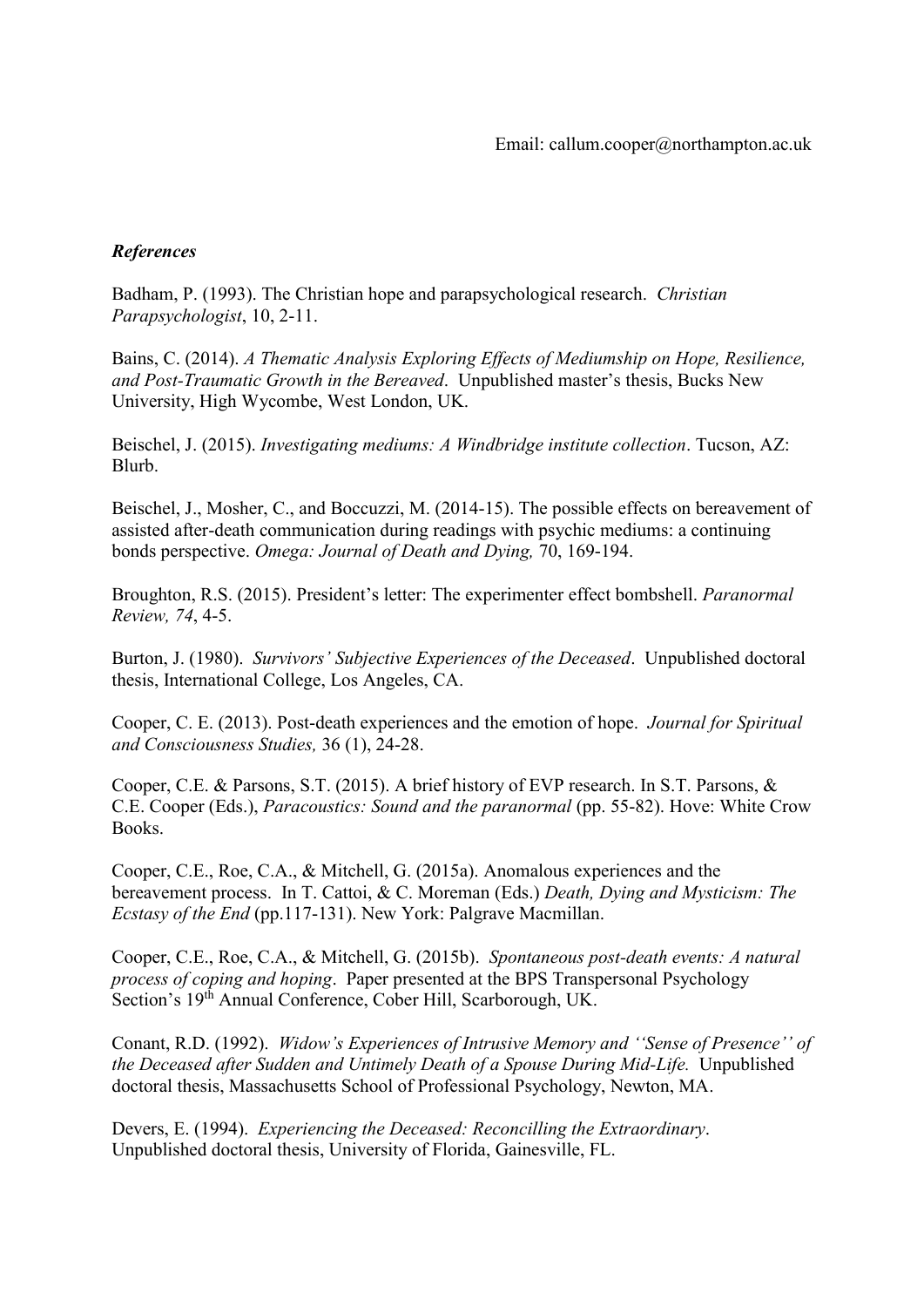Doore, G. (Ed.)(1990). *What survives? Contemporary explorations of life after death*. Los Angeles, CA: Tarcher.

Drewry, M.D.J. (2002). *Purported After-Death Communication and its Role in the Recovery of Bereaved Individuals: A Phenomenological Study.* Unpublished doctoral thesis, California Institute for Human Science, Encinitas, CA.

Evenden, R.E., Cooper, C.E., & Mitchell, G. (2013). A counselling approach to mediumship: Adaptive outcomes of grief following an exceptional experience. *Journal of Exceptional Experiences and Psychology, 1* (2), 12-19.

Gauld, A. (1982). *Mediumship and survival*. London: Paladin.

Haynes, J. (2011). *Experiencing the Presence of the Deceased: Symptoms, Spirits, or Ordinary Life?* Unpublished doctoral thesis, University of Manchester, Manchester.

Horn, S. (2009). *Unbelievable*. New York: Harper-Collins

Irwin, H.J., & Watt, C.A. (2007). *An introduction to parapsychology* (5<sup>th</sup> ed.). London: McFarland.

Klass, D., Silverman, P. R., and Nickman, S. L. (Eds.)(1996). *Continuing bonds: new understandings of grief*. London: Taylor & Francis.

Kramer, W. H., Bauer, E., and Hövelmann, G. H., (Eds.)(2012). *Perspectives of clinical parapsychology*. Bunnik: Stichting Het Johan Borgman Fonds.

Krippner, S. (1980). Humanistic psychology and parapsychology. *Parapsychological Journal of South Africa, 1* (2), 45-77.

Knight, M.T. (2011). *Ways of Being: The Alchemy of Bereavement and Communiqué.* Unpublished doctoral thesis, University of Sydney, NSW.

Myers, F.W.H. (1903). *Human personality and its survival of bodily death* (2 vols). London: Longmans & Co.

Nekolaichuk, C., with Jevne, R. F. (2002). Hope and research. In R. F. Jevne (Ed.) *Hope in practice: Selected conversations* (pp. 4-21). AB, Canada: Hope Foundation of Alberta.

Nowotny, M. (1989). Assessment of hope in patients with cancer: development of an instrument. *Oncology Nursing Forum,* 16 (1), 75-79.

Parker, J.S (2004). *After Death Communication Experiences and Adaptive Outcomes of Grief*. Unpublished doctoral thesis, Saybrook Graduate School, San Francisco, CA.

Randall, J.L. (n.d.). *Tests for extrasensory perception and psychokinesis*. London: Society for Psychical Research.

Rees, D. (1971). The hallucinations of widowhood. *British Medical Journal, 4*, 37-41.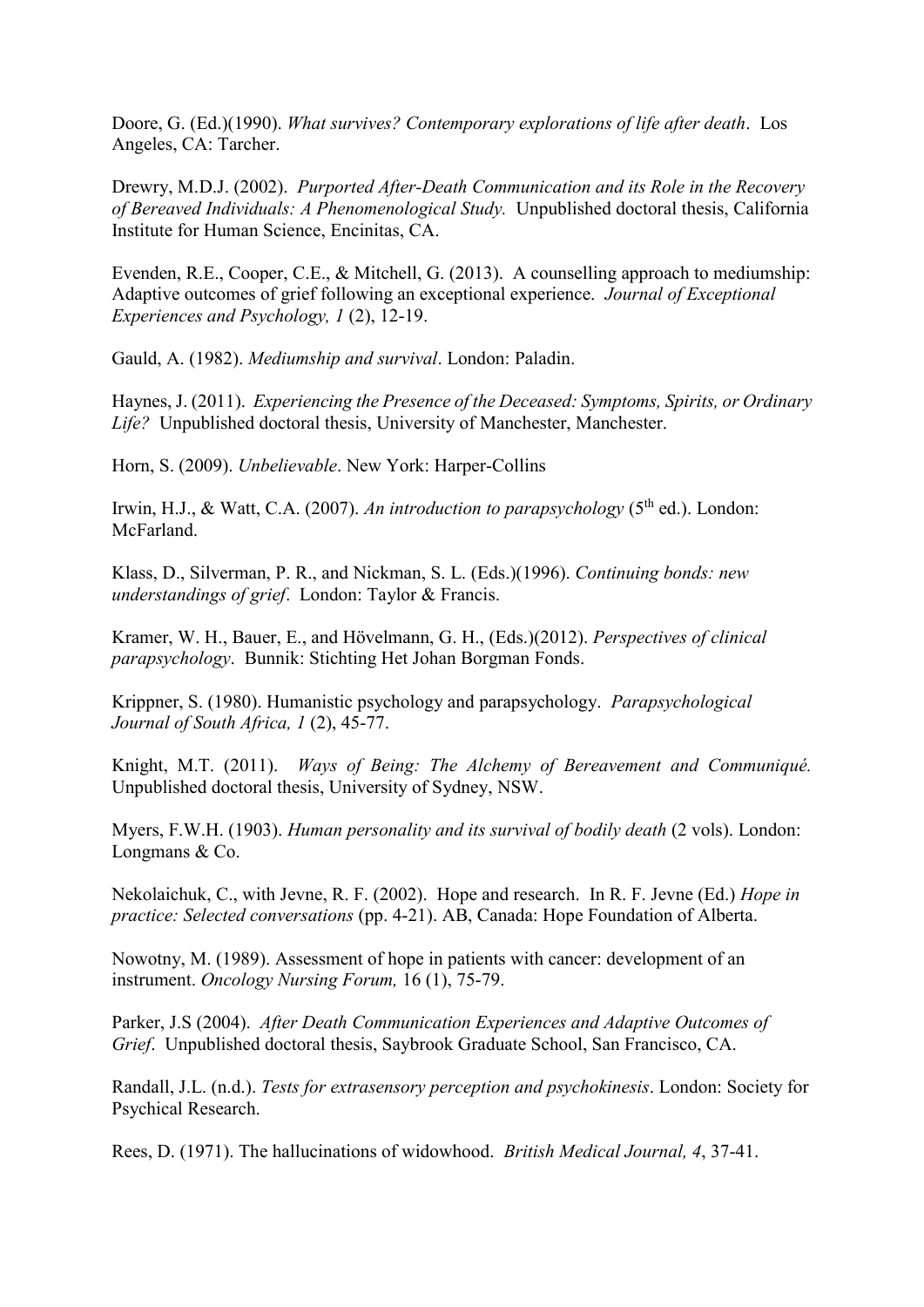Rees, W.D. (2000). The bereaved and the dead. *Christian Parapsychologist, 14* (3), 81-86.

Rhine, J.B. (1934). *Extra-sensory perception*. Boston: Boston Society for Psychic Research.

Rhine, J.B. (1964). Special motivation in some exceptional ESP performances. *Journal of Parapsychology, 28*, 41-50.

Roe, C.A., & Hickinbotham, L. (2015). *Performance at a precognitive remote viewing task,*  with and without ganzfeld stimulation. Paper presented at the joint 58<sup>th</sup> Annual Parapsychological Association Convention and 39<sup>th</sup> International Conference of the Society for Psychical Research, University of Greenwich, UK.

Rose, M. C. (1999). Christian hope and the ethos of bereavement. *Proceedings, Annual Conference of the Academy of Religion and Psychical Research, 1999*. Bloomfield, CT: Academy of Religion and Psychical Religion, 74-79.

Roxburgh, E. C. (2014). *"There are more things in heaven and earth, Horatio, than are dreamt of in your philosophy": Making sense of anomalous experiences*. Symposium given at the  $5<sup>th</sup>$  Qualitative Research on Mental Health Conference  $2<sup>nd</sup>$  - 4<sup>th</sup> September, Chania, Greece.

Roxburgh, E., & Evenden, R. (2016). 'They daren't tell people': Therapists' experiences of working with clients who report anomalous experiences. *European Journal of Psychotherapy & Counselling, 18* (2), 123-141.

Sannwald, G. (1963). On the psychology of spontaneous paranormal phenomena. *International Journal of Parapsychology, 5*, 274-292.

Smith, M.D. (2010)(Ed.). *Anomalous experiences: Essays from parapsychological and psychological perspectives*. London: McFarland.

Snyder, C. R., (1994). *The psychology of hope*. London: Free Press.

Snyder, C.R. (1996). To hope, to lose and to hope again. *Journal of Personal and Interpersonal Loss, 1*, 1-16.

Snyder, C. R. (2000). *Handbook of hope: theory, measures, and applications*. Waltham: Academic Press.

Steffen, E. (2011).*'Sense of Presence' Experiences and their Role in Meaning Making Processes Following Bereavement.* Unpublished doctoral portfolio, University of Surrey, Surrey.

Steffen, E., Wilde, D., & Cooper, C.E. (in press). Affirming the positive in anomalous experiences: A challenge to dominant accounts of reality, life and death. In N.J.L. Brown, T. Lomas, & F.J. Eiroá (Eds.) *International handbook of critical positive psychology: A synthesis for social change*. London: Routledge.

Storm, L. and Thalbourne, M.A. (Eds.)(2006). *The survival of human consciousness*. London: McFarland & Co.